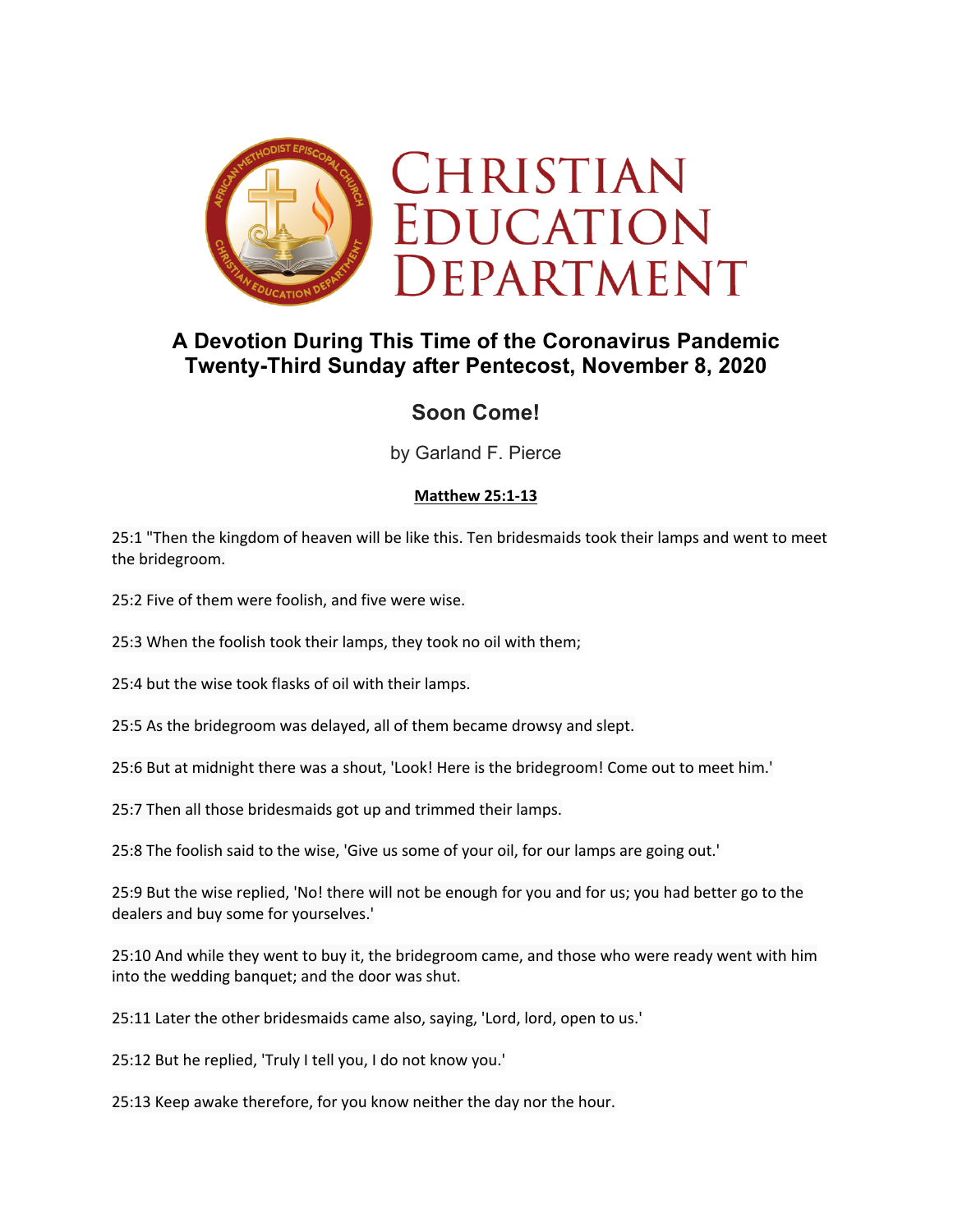#### *I want to be ready! I want to be ready! I want to be ready to walk in Jerusalem just like John!*

The enslaved people of African descent sang this determination in the midst of a midnight that was dehumanizing, often painful, and filled with cruelty and death that could come at any moment. To the oppressors, the lives of these singers only had worth as far as the labor they could render or the price they could fetch on the auction block. Yet they sang of a spiritual readiness for an ultimate divine encounter and of a focus on the now and the next.

At the writing of this meditation, the world waits for the final results of the US presidential election and like the bridegroom in the text, the results are slow to come—at the same time, not yet and at any minute. This is a familiar tension in life that we all know so well at the same time, not yet and at any minute.

Similarly in Jamaica, there is that wonderfully hopeful, laid back, ambiguous expression, "Soon come." "It means, 'it will come,' and that could literally mean soon, eventually, next week, soon enough, or it might mean that enough time will pass such that you'll forget you were waiting for something."<sup>1</sup> It is that very last part that is so dangerous in life, particularly the life of faith—to forget that you are waiting or for what you are waiting. Missed opportunities are real. Though we believe that God's grace does abound, there is the reality that some doors do close, sometimes it is too late.

Perhaps this is why this parable is an uncomfortable one. Wise virgins unwilling to share and an unforgiving and LATE bridegroom refusing to allow late entry to others are features that do not quite sit well in our spirits. However, above all it is tension between not yet and at any minute, "soon come" that makes us feel aimless and distracted. Drowsiness is inevitable while idly waiting; all ten virgins are witnesses to this. Even the lack of preparation or the miscalculation of how much oil would be needed may not be the worse of the foolish virgins' mistakes. Forgetting how to wait and for what you are waiting perhaps is their greater sin. Forgetting their purpose got them in trouble. Knowing your purpose informs how you wait and what you prioritize. Their purpose was to greet the bridegroom and to participate in the procession, whether with fully lit, dimly lit, or empty lamps. When they left, they missed. Their priority was not the lamp but the bridegroom and the procession. Their purpose was to bear witness to the bridegroom's coming.

We pray that by the time many read this, the US presidential election results will be known and confirmed; but, we know they "soon come." "Kings and kingdoms will all pass away;" our calling while we wait is clear. In Matthew, we know we are called to feed the hungry, clothe the naked, and visit the sick and imprisoned. We are called to witness to God's love and liberation to and for the least and the last. We are called to go, teach, preach, march, and bear witness. This parable is a warning to not lose focus on our purpose and

<sup>1</sup> https://twoyearsponderock.wordpress.com/2014/06/04/soon-come/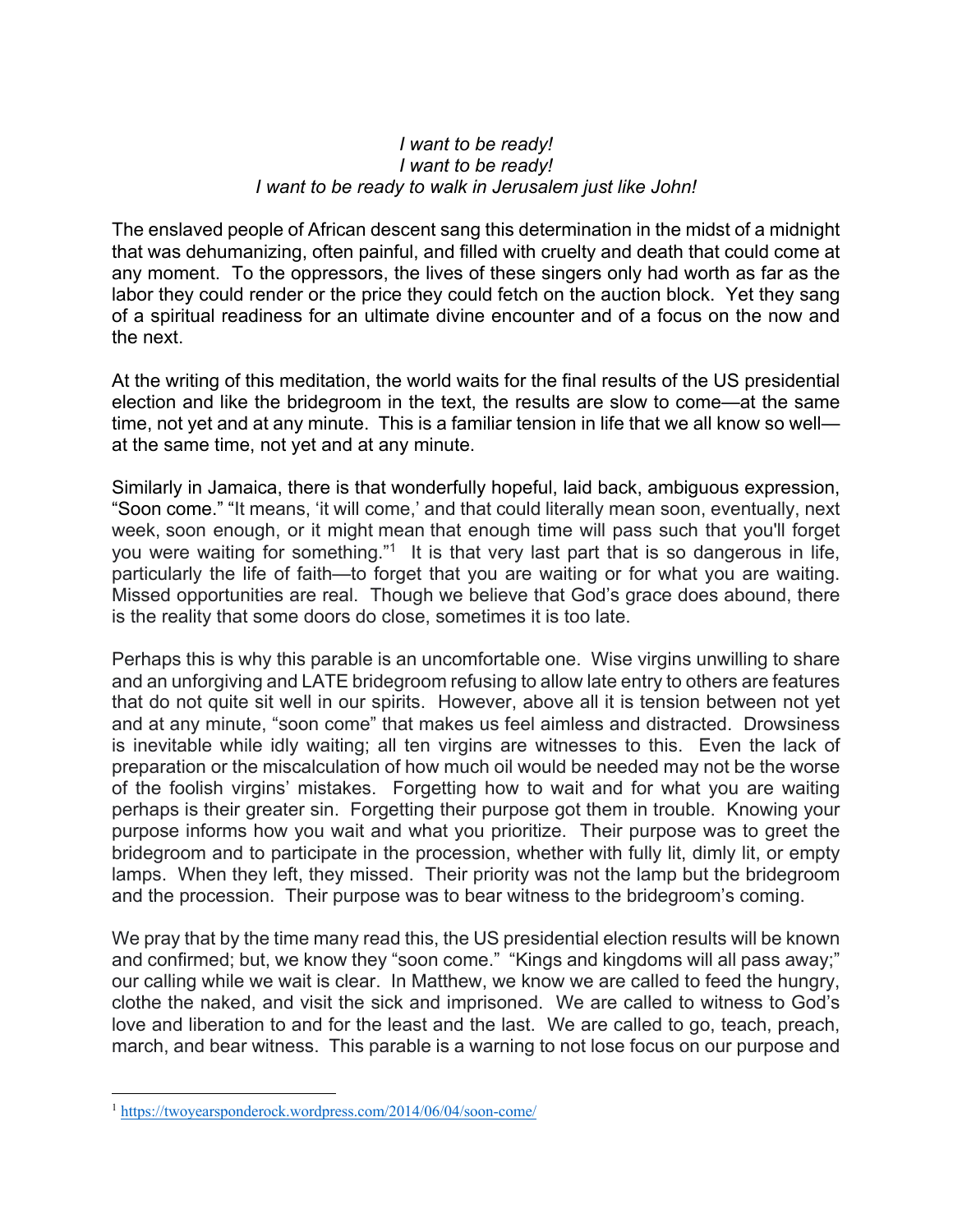our priorities. To do so might cause us to miss bearing witness to Jesus' presence among us for he "soon come."

**TALK:** Take a moment to be silent, reflect, and share (write down)—How do you stay focused and ready? What areas of your life need extra oil?

## **PRAY:**

God of holy anticipation, you have promised that you would return at a time unknown to us. Make us ready, so that when you return we might be welcomed into your kingdom with open arms. We pray these things in the name of Jesus Christ, our Savior and Lord. AMEN

From https://www.workingpreacher.org/preaching.aspx?commentary\_id=3871

## **ACT:**

1. Based on your reflections from the TALK section, make a plan to get the oil you need NOW. How will you keep your purpose and priorities in front of you so you will not forget or get distracted? For everyone, advocate and be a witness to others by practicing social distancing as much as possible, wash your hands often, and wear face covering to help prevent the spread of COVID-19—See: http://www.amechealth.org.

2. See also the activity that accompanies this devotion.

3. Revisit the Psalm 23 Challenge first issued as part of the March 22, 2020 set of resources.

### **Song:**

### My Soul, Be on Thy Guard AMEC Hymnal, #376

- 1. My soul, be on thy guard; Ten thou-sand foes a-rise; The hosts of sin are press-ing hard To draw thee from the skies.
- 2. O watch and fight and pray; The bat-tle ne'er give o'er; Re-new it bold-ly ev-ery day, And help di-vine im-plore.
- 3. Ne'er think the vic-tory won, Nor lay thine ar-mor down;